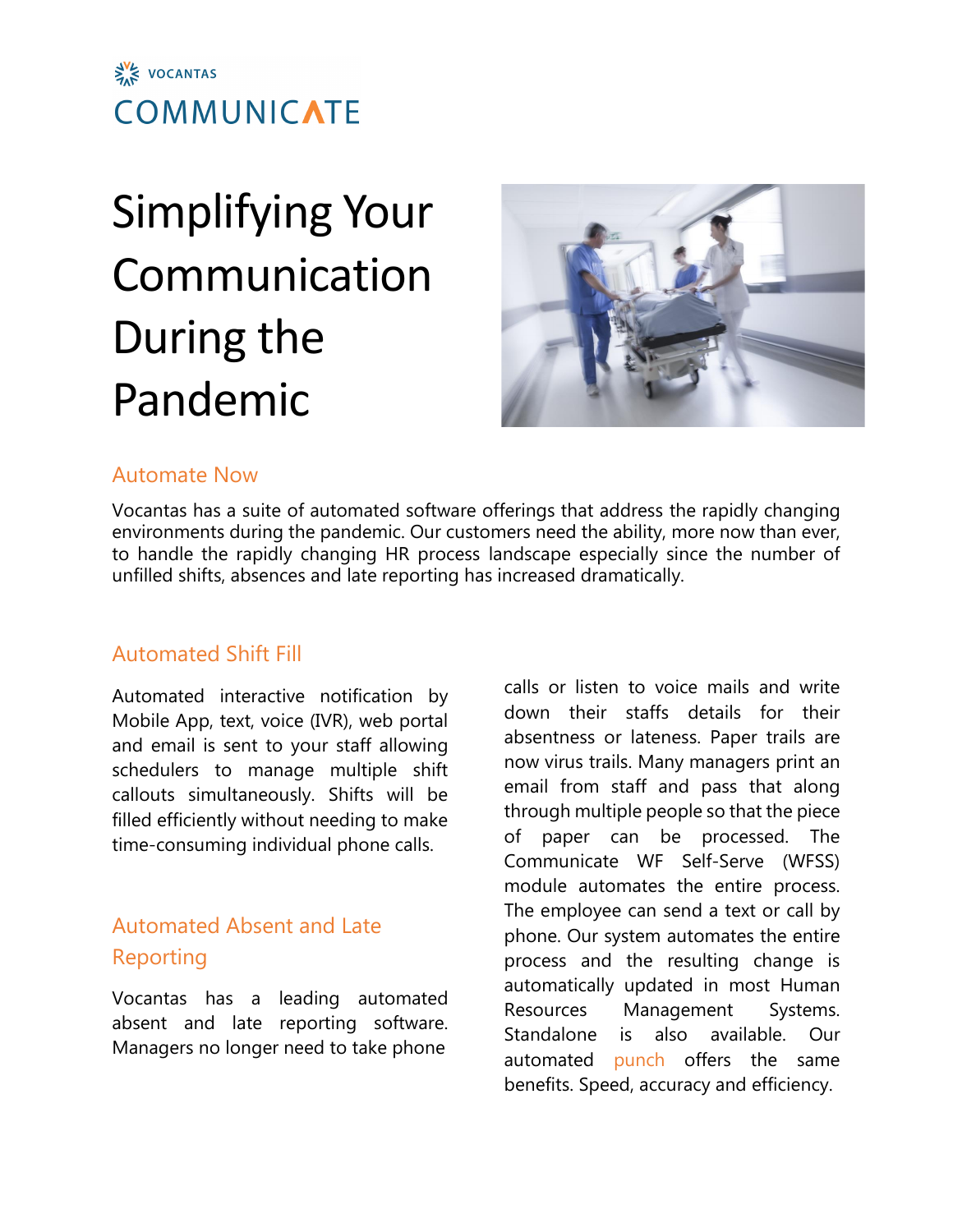# $\frac{1}{24}$  VOCANTAS **COMMUNICATE**





#### Mobile App

Vocantas' new Communicate™ Mobile, is an interactive communications solution used for two-way automated, mass communications with employees. Shift your Business Forward.

#### Notifier/Alert

Two-way Interaction with Real-time Reporting. Since interaction is a vital component of connecting with staff, each call is documented and updated immediately in Notifier Alert's web portal. Details from each call can be reviewed in the portal in real time and the call data is documented and aggregated. With the ability to check the real-time reports, administrators can see how many employees were contacted, in what timeframe and how they responded.

"Notifier exceeded my expectations. Two-way communication to our vast employee network by text and email with tracking has been a god send."

## Notifications Fast

Scalability and Speed. Notifier can scale to make notifications to any number of employees, patients, visitors, teams in any required timeframe, simply by adding additional lines (capacity) to the system. Make hundreds of calls in minutes and connect with all your staff from a secure, off-site hosted environment. Notifier allows employees to call a phone number or text, enter their employee number and have the notification or response confirmed.

Serious Communication. Two-way communication …every day.